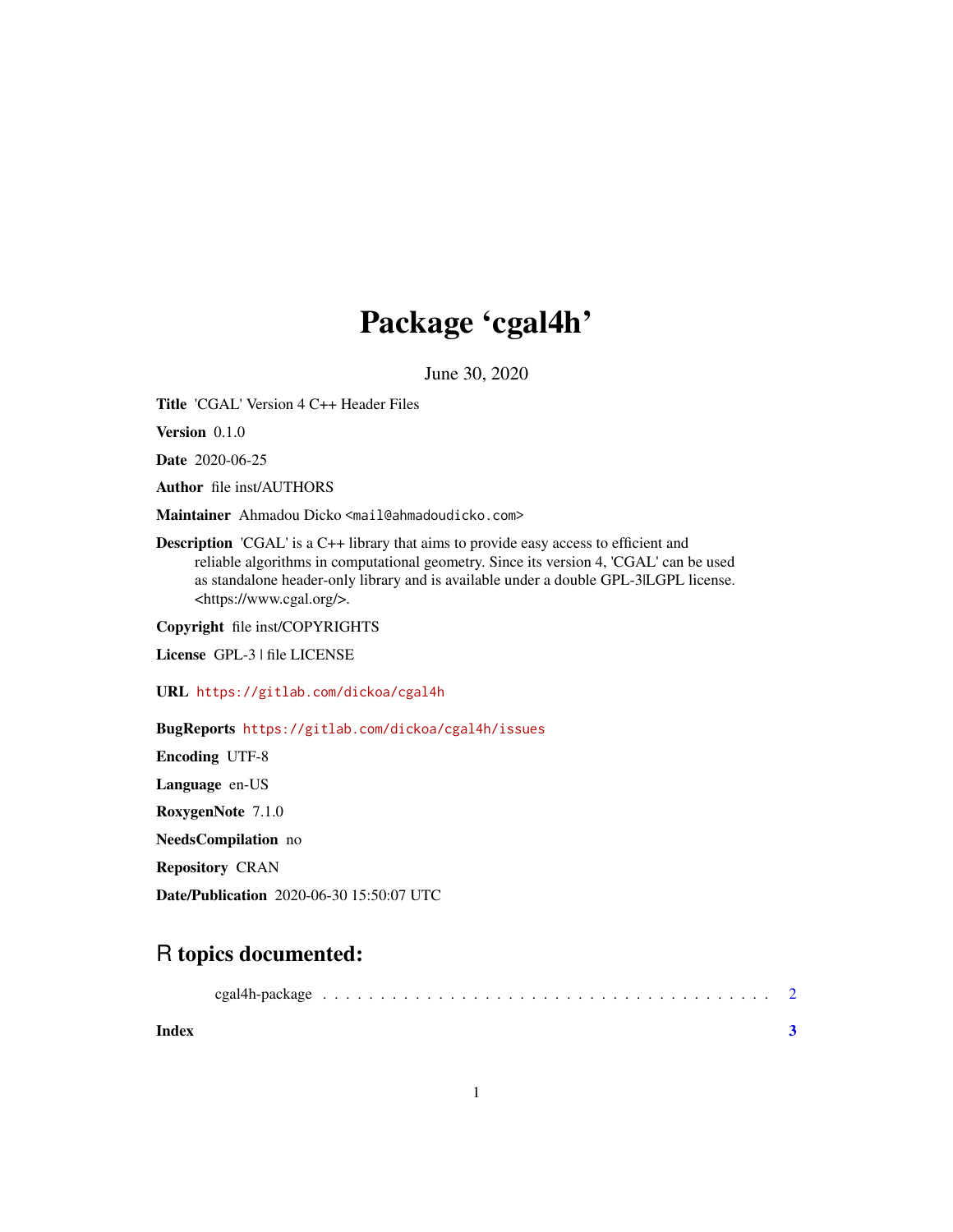#### Description

'CGAL' is a C++ library that aims to provide easy access to efficient and reliable algorithms in computational geometry. Since its version 4, 'CGAL' can be used as standalone header-only library and is available under a double GPL-3|LGPL license. <https://www.cgal.org/>.

#### Author(s)

Maintainer: Ahmadou Dicko <mail@ahmadoudicko.com>

#### See Also

Useful links:

- <https://gitlab.com/dickoa/cgal4h>
- Report bugs at <https://gitlab.com/dickoa/cgal4h/issues>

#### Examples

## Not run:

```
# Include a dependency to cgal4h inside a cpp file
// [[Rcpp::depends(cgal4h)]]
include <Rcpp.h>
```
## End(Not run)